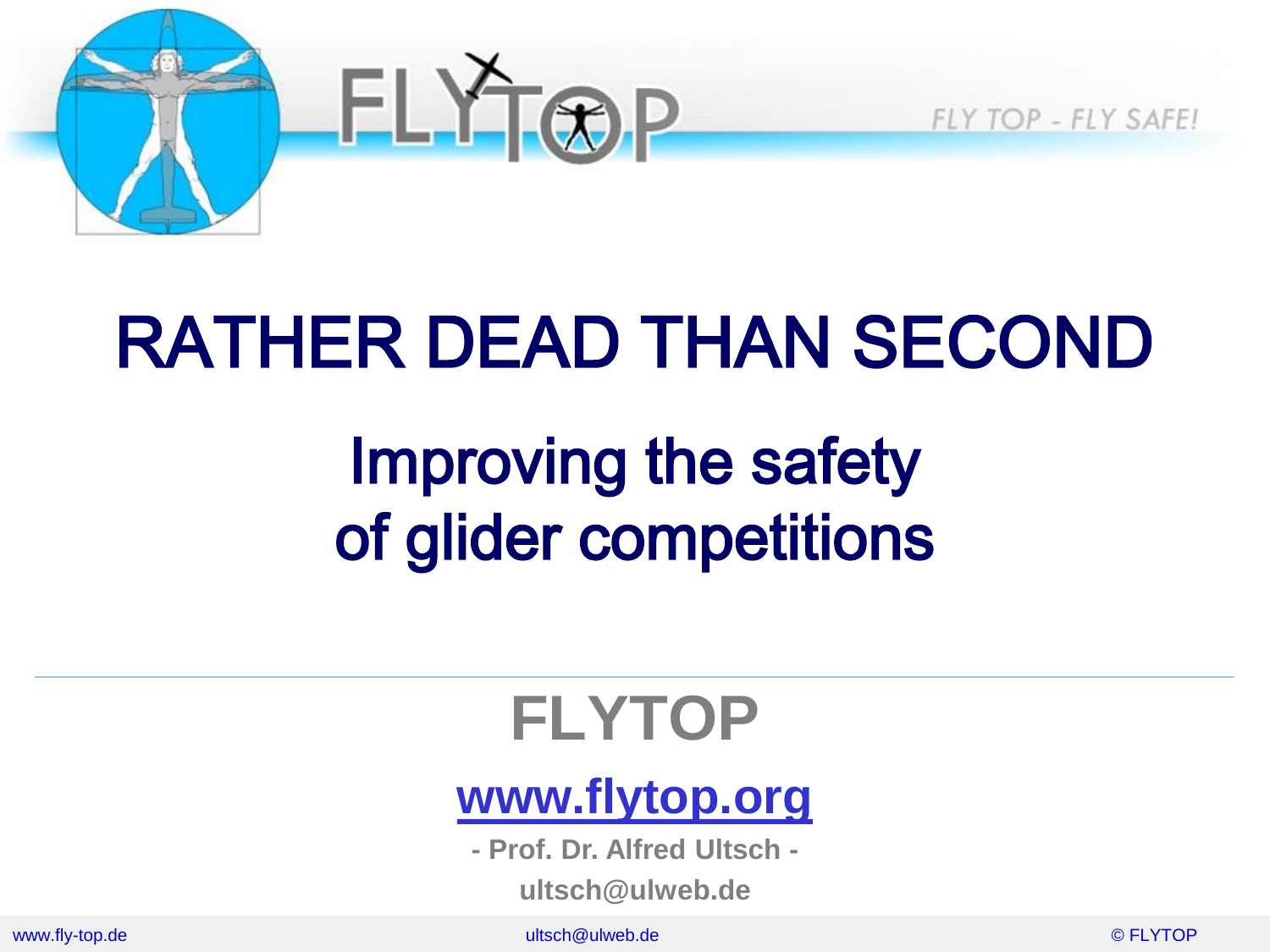

#### **Tobias Kemmerer**

- *flying sailplanes since 2006*
- *member of the Akaflieg Frankfurt academical gliding club of Goethe University*
	- *NOT building gliders*
	- *BUT soaring related research such as*
		- **mountain wave / thermals research**
		- **data gathering / sensor platform [AFIIS – Akaflieg Frankfurt Inflight Information System] (big) data science / swarm intelligence**
		- **flight safety**
- *engaged with FLYTOP since 2015*
- *background in IT & economics, happily married to Marina (biochemist / quality manager) and currently 0.8 children, …*

AFLIEG - FRANKFURT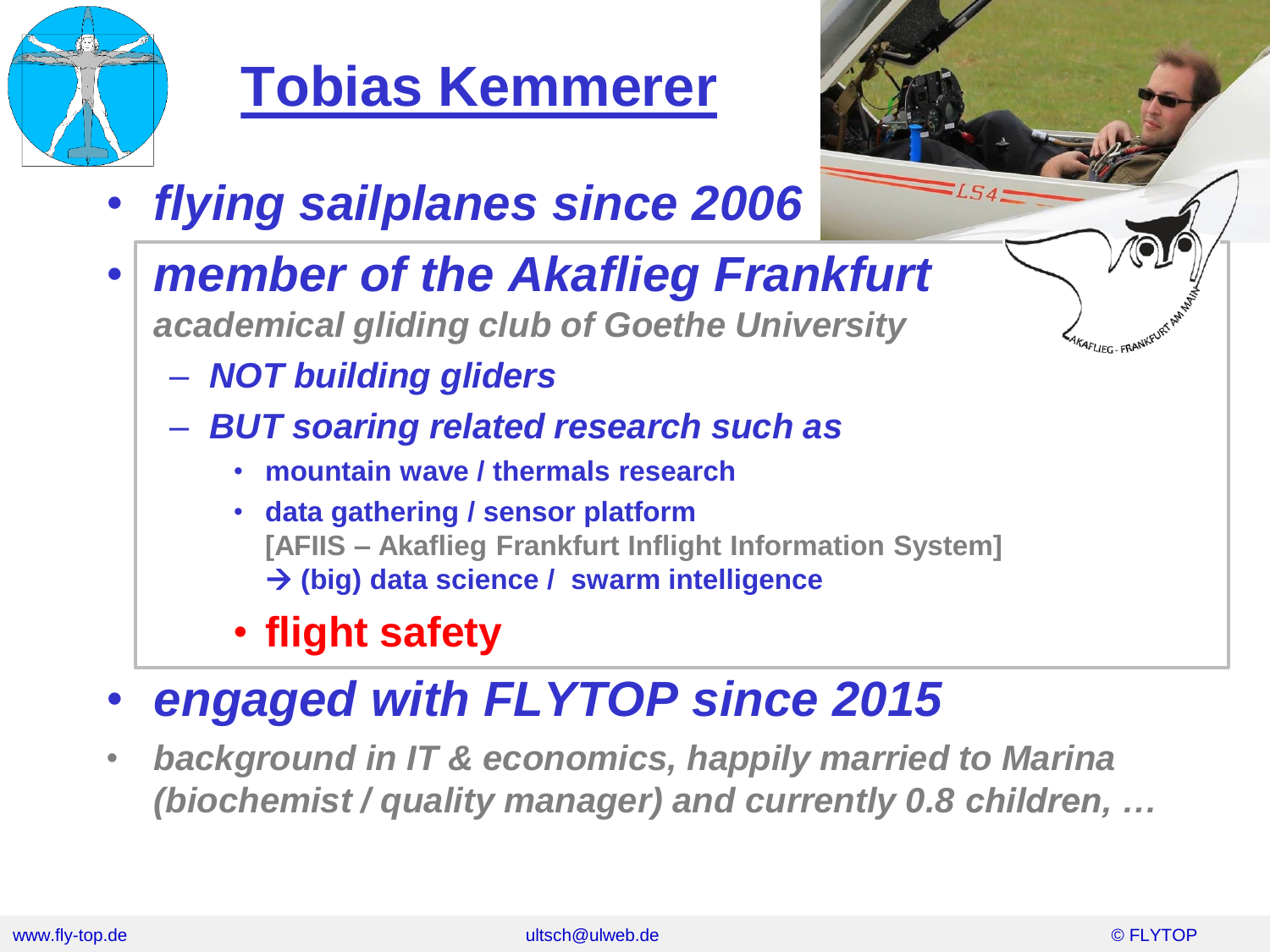

#### **Citations from a Steward's report on a World Gliding Championship**

- **The safety the competition was one of the worst in a WGC.**
- **We do not really understand why we had so many accidents and incidents ...**
- **some pilots seemed to be "over motivated" and flew too aggressively ...**
- **These accidents and incidents cannot be considered as the fault of the organisers.**

(source not disclosed!)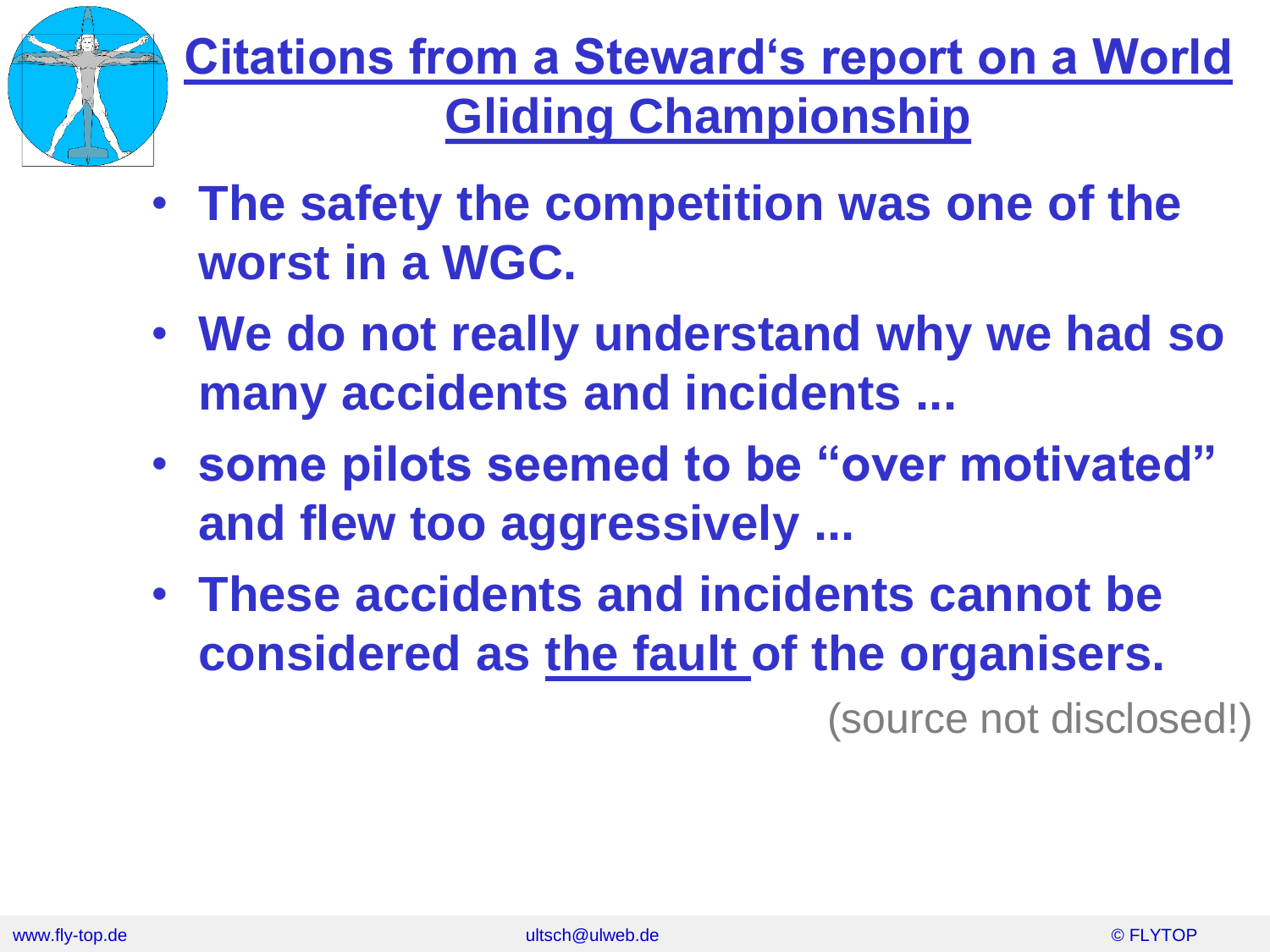

#### **Rather Dead than Second**

- **Pilots in competitions tend to adapt more risky behavior if they think they can gain advantages**
- **Self preservation becomes less important than the desire to win**
- **Attitudes and behavior of these pilots can not be changed by logical reasoning or pleads for safety**
- **However, they adopt and react very clearly to rules and regulations of the competitions**

#### **=> implement a ,,Safety does Pay" approach in the rules of the competitions**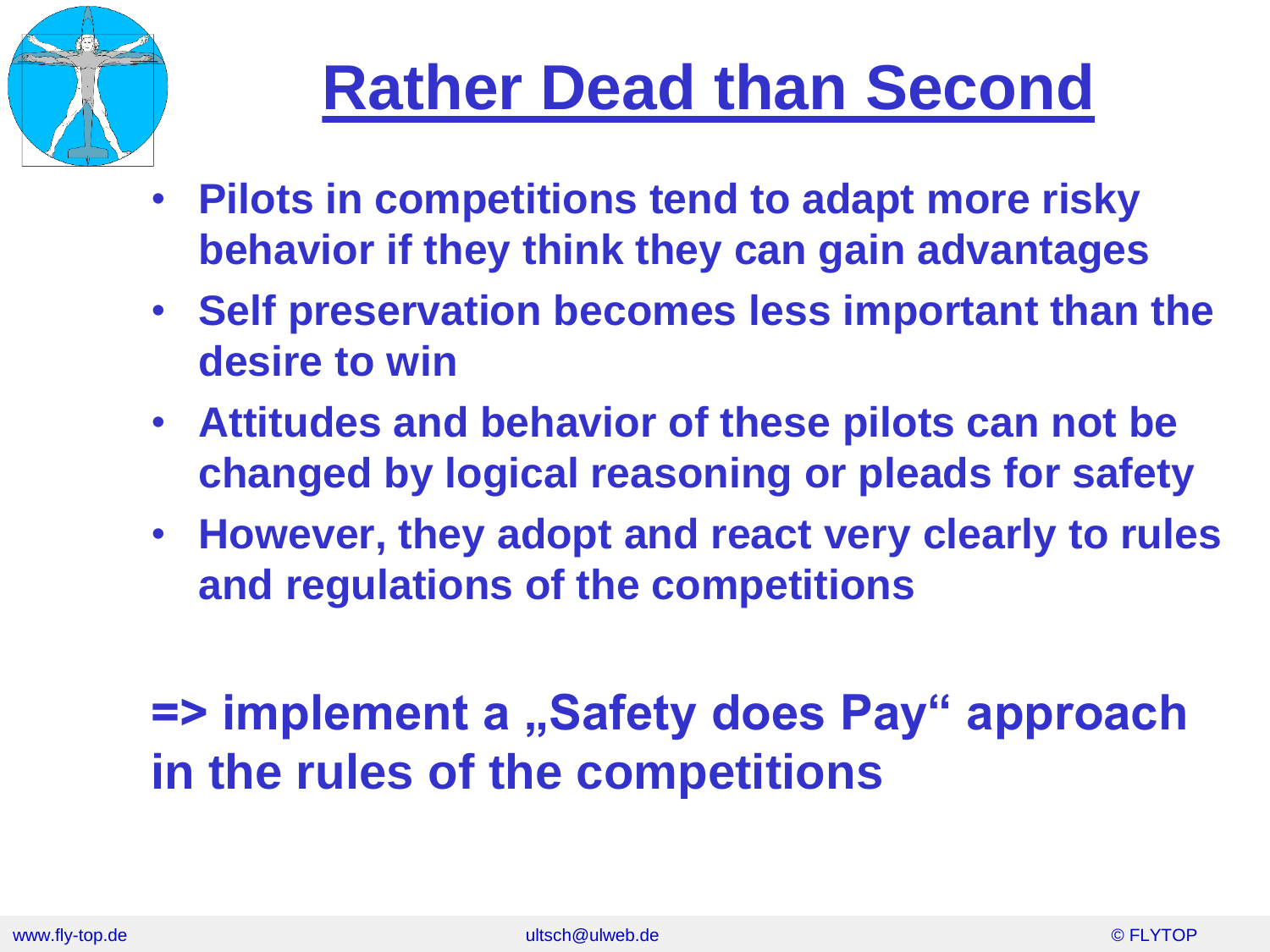# **Do we really need an improvement in safety in competitons ?**





Swiss Championship

- **compared to other risks (fatalities per million flights) in glider flying:**
- **competition flights with a risk of >120 is are**
- **6 times more risky than "ordinary" glider flying (ca 20) and**
- **4 times more risky than alpine glider flying (ca 4)**
- **=> YES safety needs to be improved!**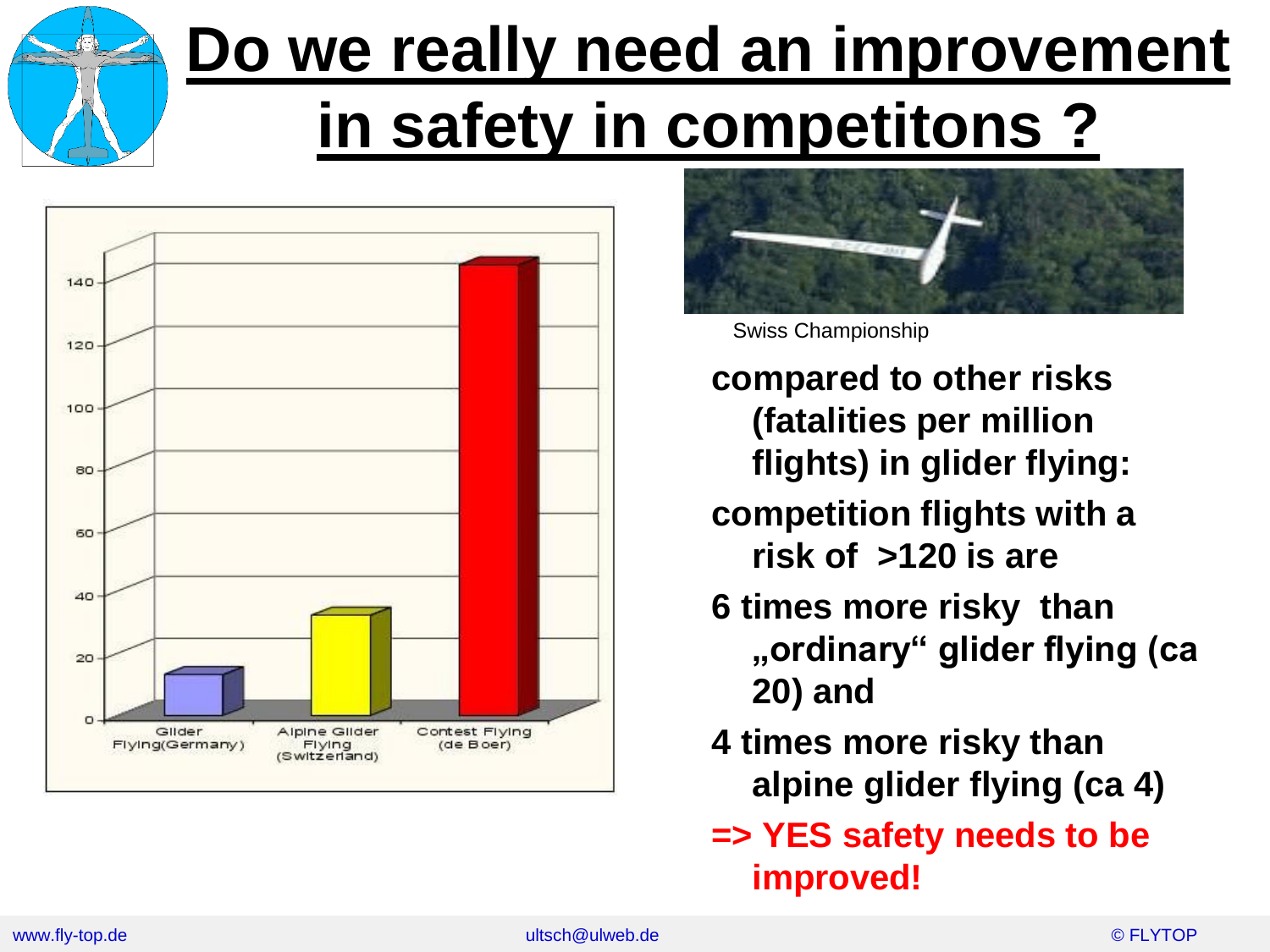

**Our Approach**

- **Education:**
- **Safety is more than act according to good rules and be cautious**
- **Safety for competitions has to be actively constructed using proven and tested methods**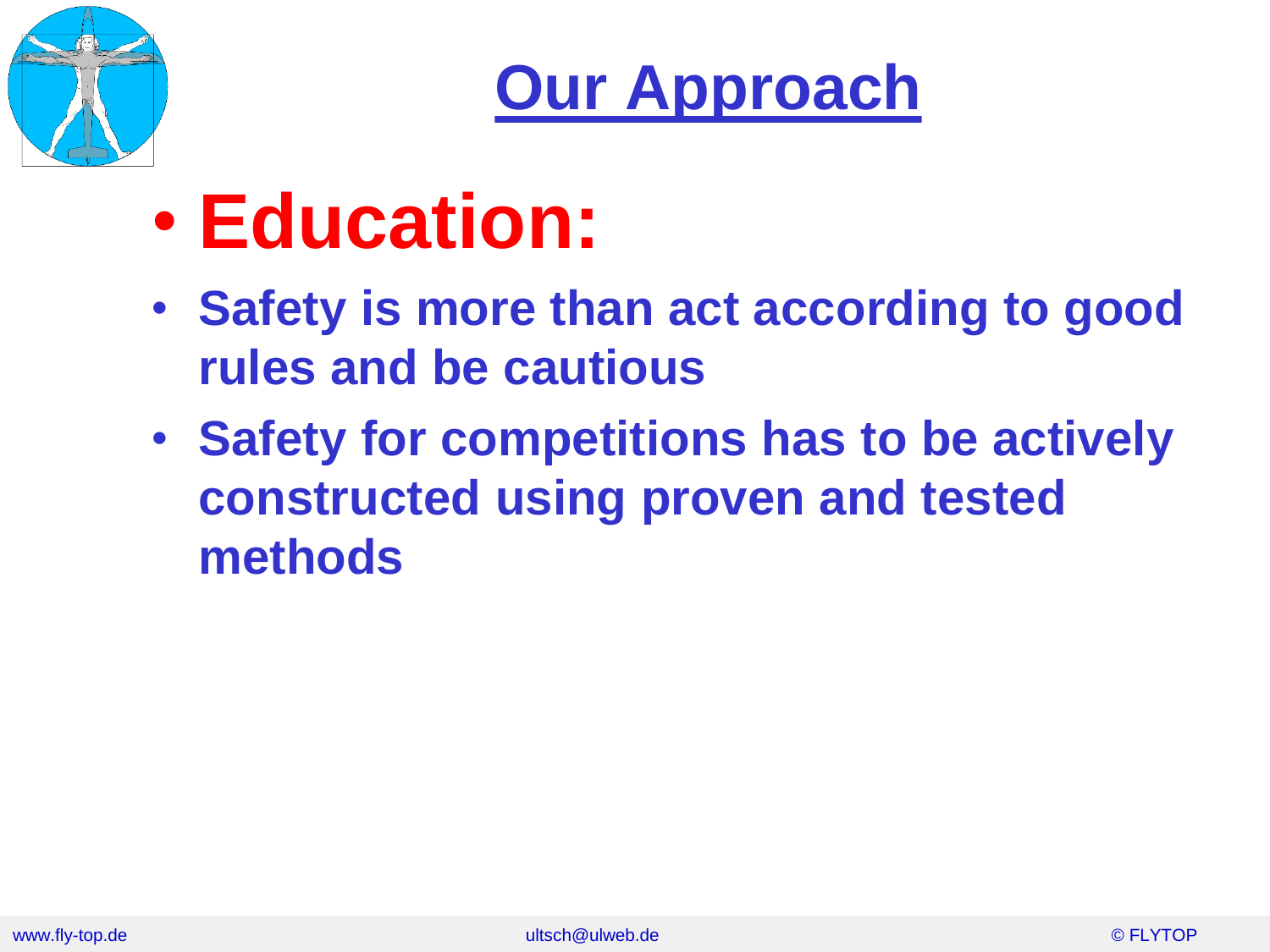

#### **Different Safety Levels**

**For competitions there are 4 levels of safety.**

**We have to teach:**

- **pilots (competitors**)
- **glider teams (crews)**
- **organizers & officials (leaders)**
- **the Safety Officer (resp. Steward)**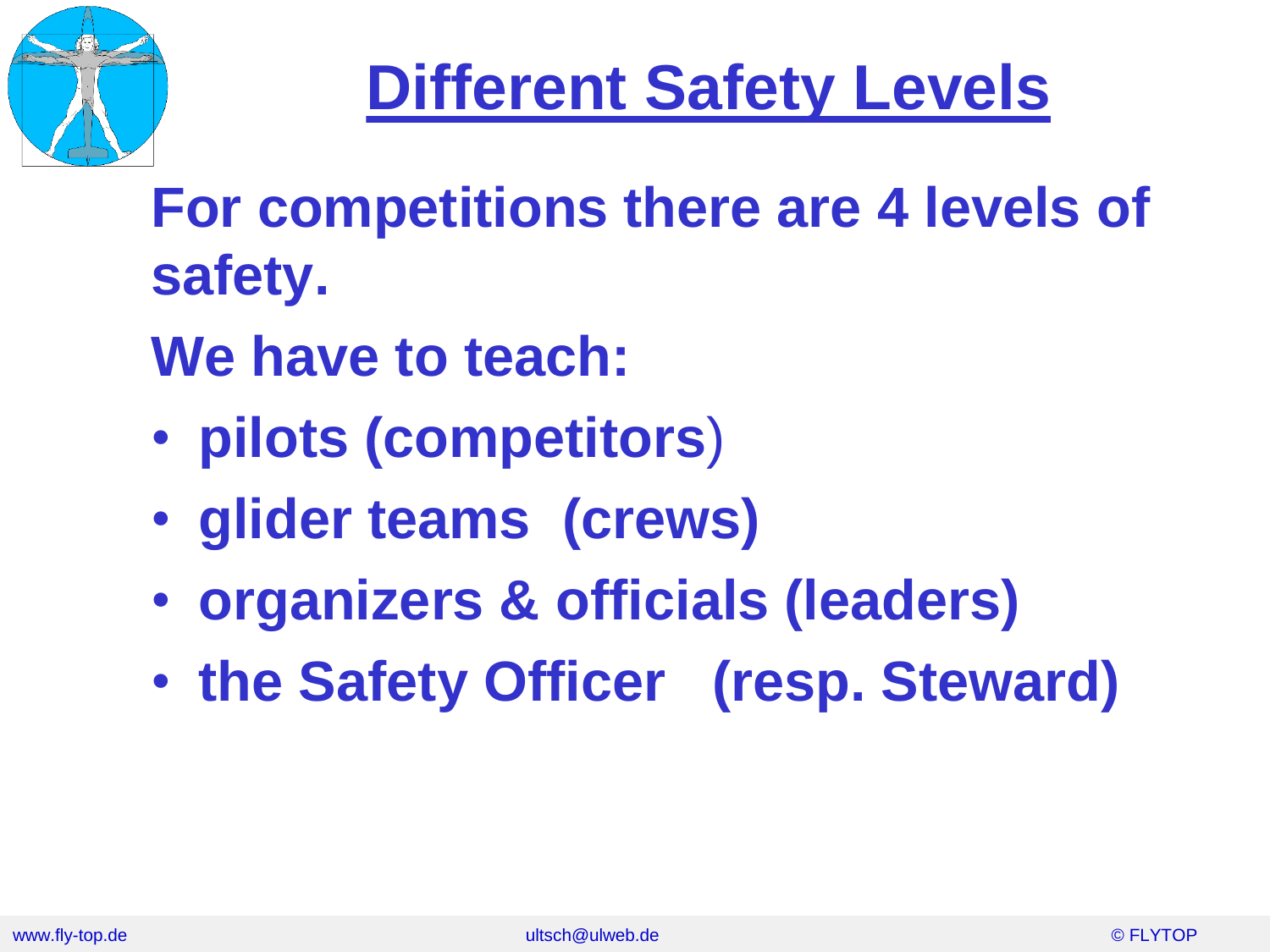

#### **Typical Time Line for teaching safety to a competition**

**Safety training delivered to the Safety Officer typical 3 events! more than 60 h**

**Safety training delivered to Organizers and Officials of a Competition Jan...March Year YYYY**

**The Competition May of Year YYYY**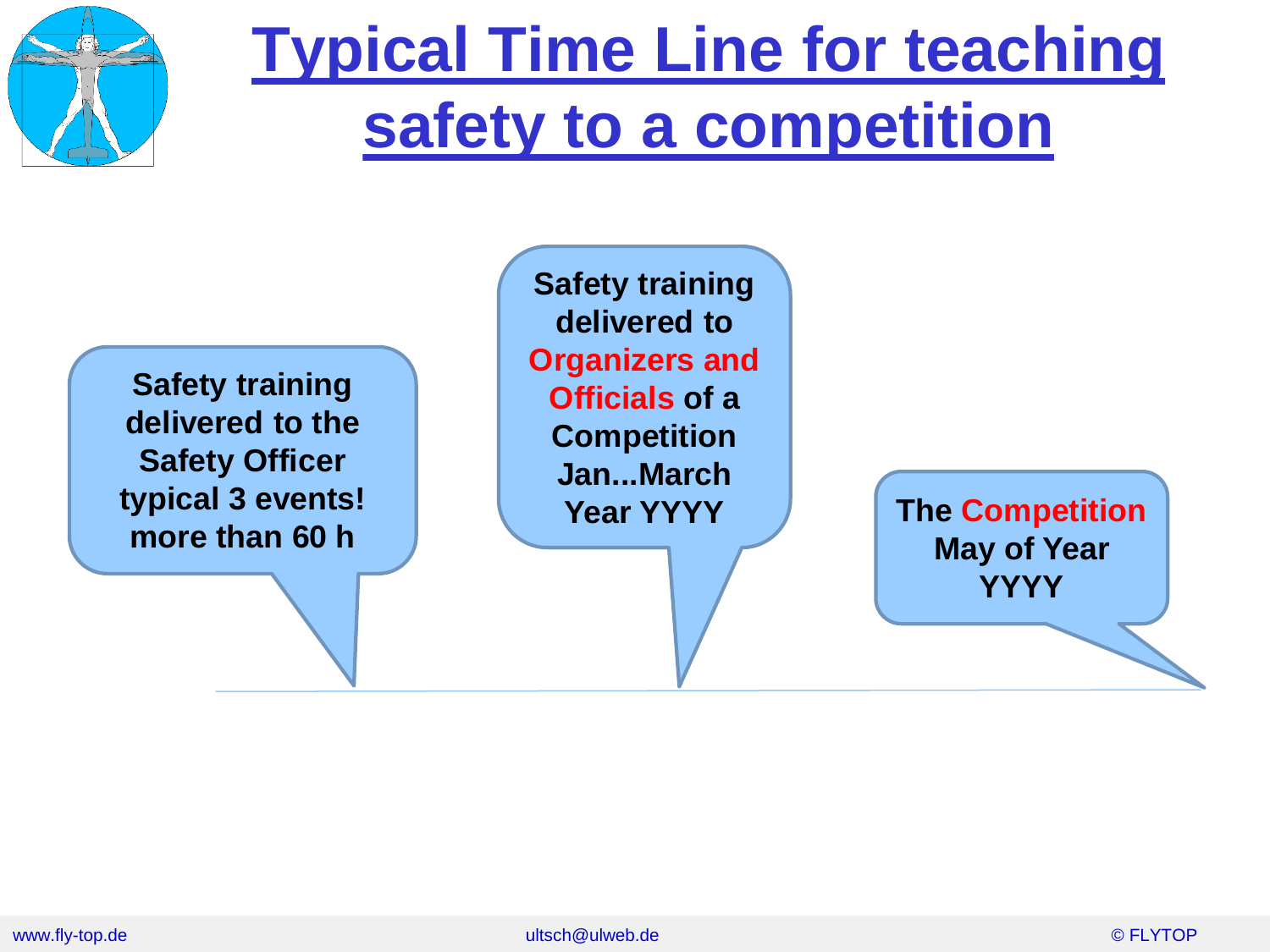

#### **Safety Events During the Competion**

• **responsible: the Safety Officer**

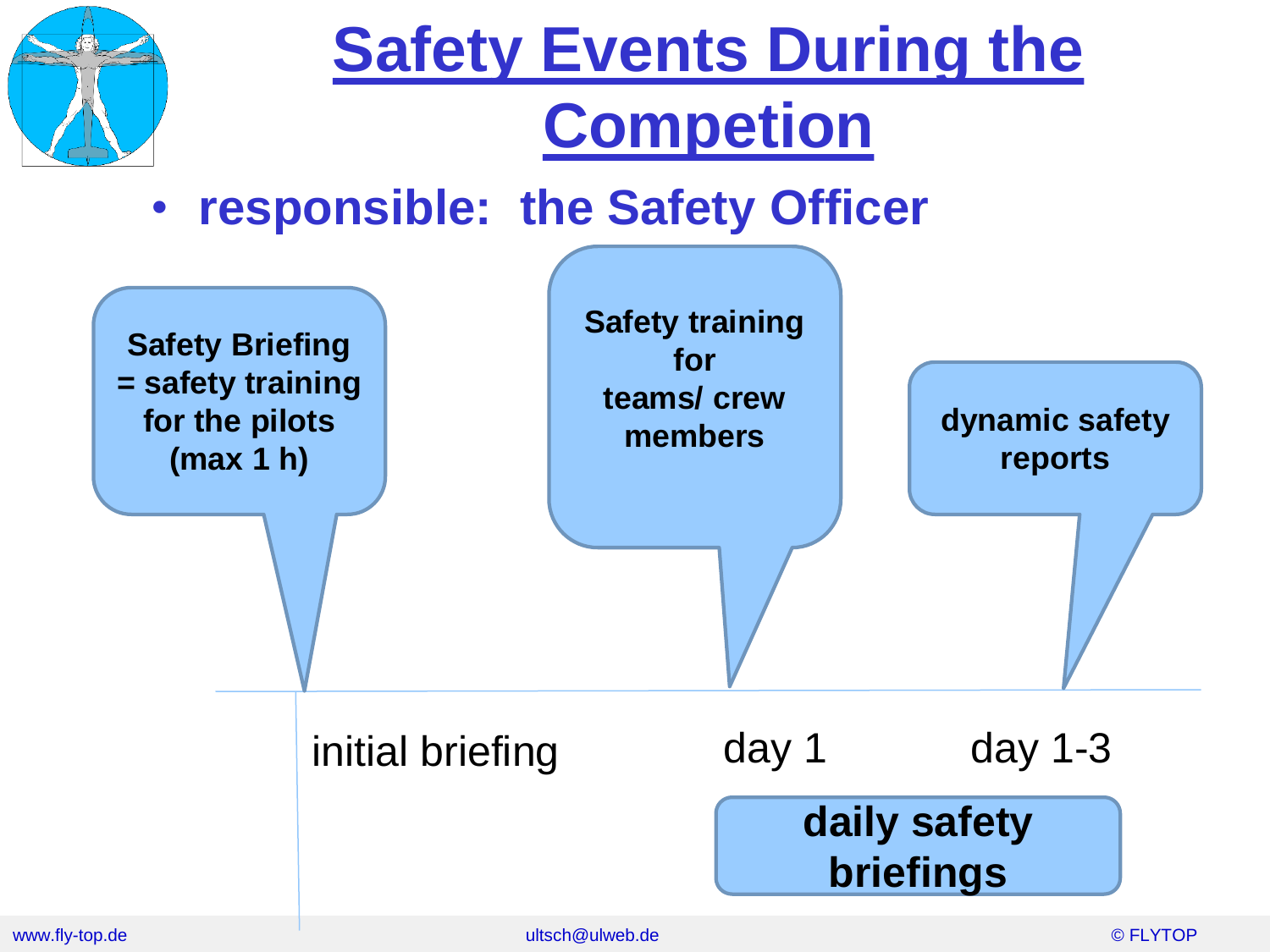

**Safety Training for the Organizers/ Officials and Helpers of the Championship (organizers)**

- **Duration: 6 hours = 1 Day (typ. 09:00 – 18:00)**
- **Aim: Ensure that all personal involved in organizing and/or implementation of the championship have a**
- **common notion of modern flight safety**
- **know how safety is produced resp. reduced**
- **know flight safety procedures**
- **understand their role in producing safety**
- **understand the role of the Safety Officer**
- **understand methods of "dynamic (proactive) safety"**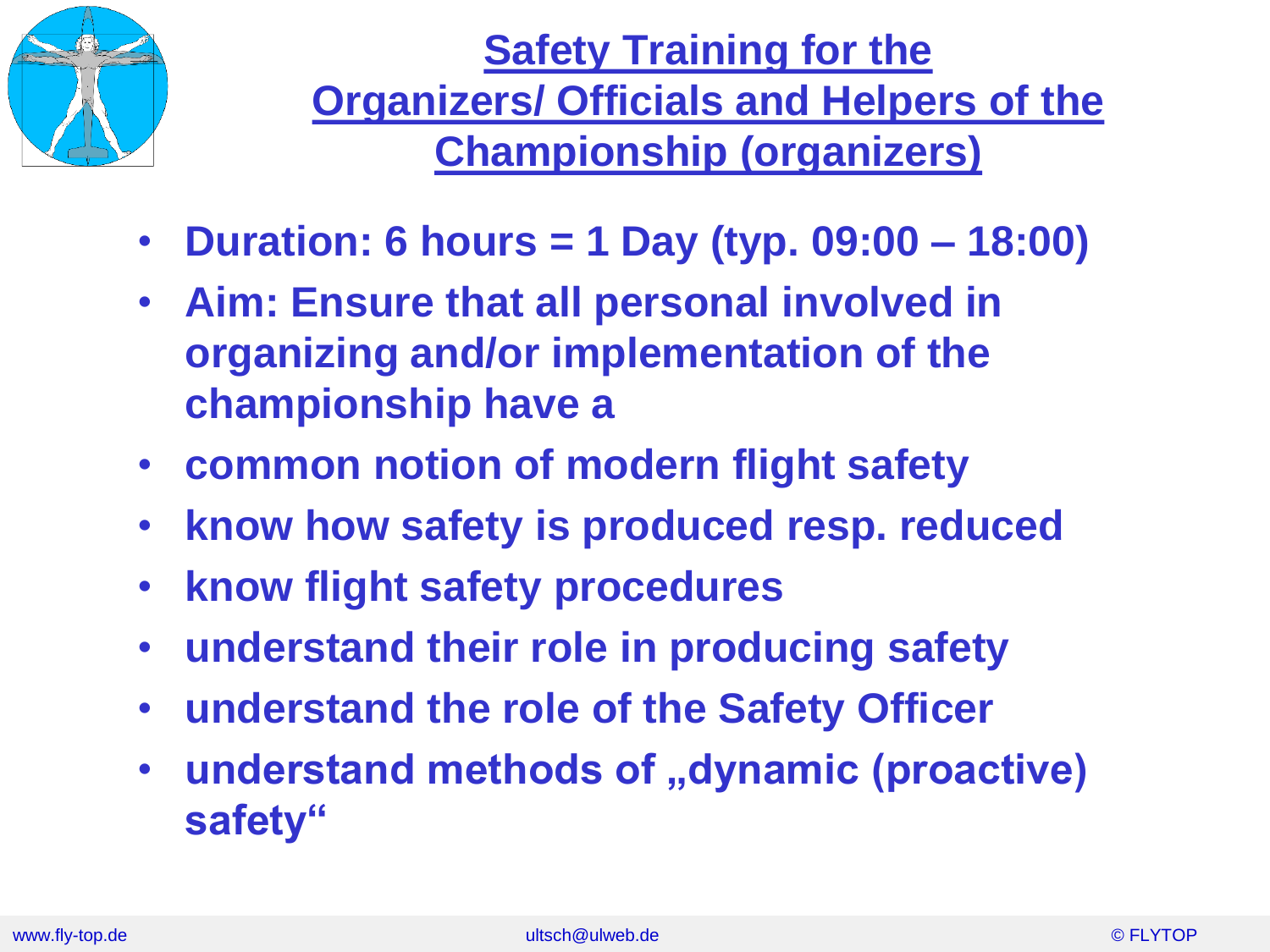

## **Syllabus for Organizers' training:**

- **what is safety and how is it produced**
- **static and dynamic safety**
- **errors vs rule violations**
- **role of the teams/crews/ wives / helpers in producing safety**
- **communication and safety**
- **"safety culture: punish mistakes vs proactive**
- **Emergency Handling (Emergency Plan)**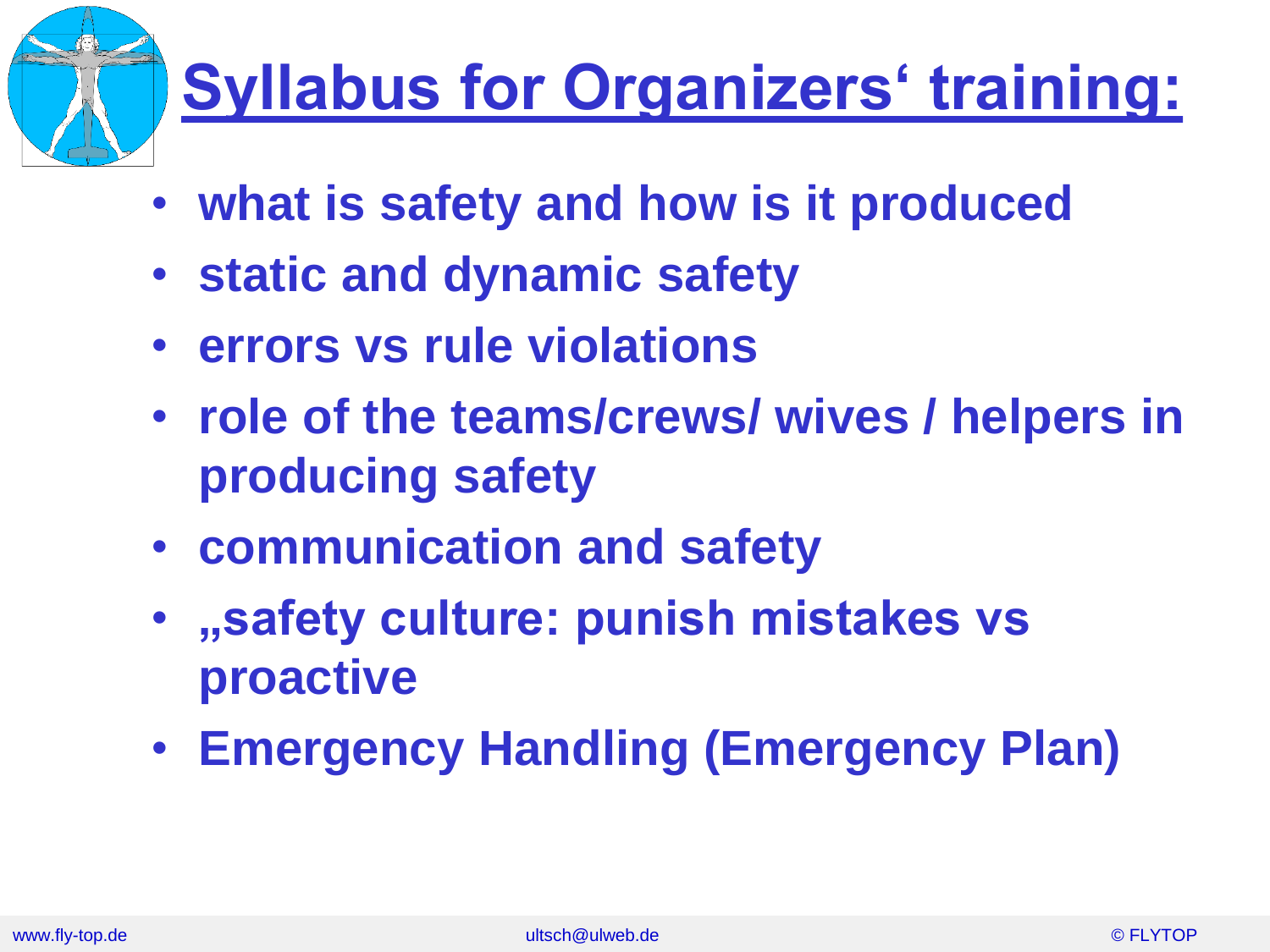

## **Safety taring for pilots**

- **during initial briefing a safety briefing (max 1 h) is held - main topic:**
- **rewarding an active role in the improvement of safety of this competition:**
- **6% for safety ("safety pays"):**
- **each competitor should hand in valid proposals how to improve safety of this competition**
- **for each valid proposal up to the third flying day the competitor is awarded a bonus 1% on the scoring**
- **safety officer decides the validity of the proposal**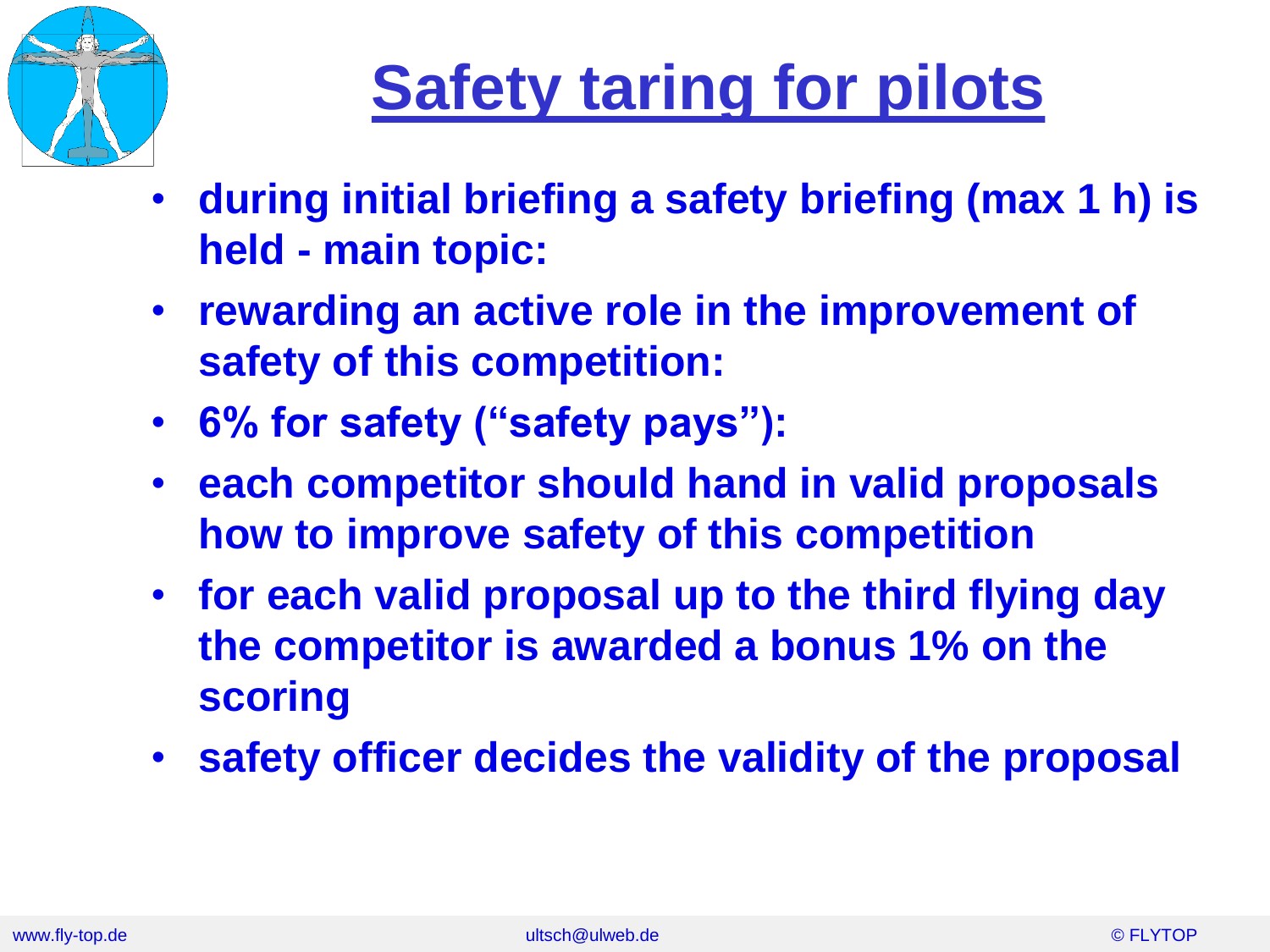



- **During the next three (flying-)days of the competition you are asked to fill out such safety observation cards**
- **The Safety Officer will be the only person that reads these cards**
- **The Safety Officer will evaluate, if the remark is a valid proactive safety observation**
- **If you hand in at least 6 valid cards you will get 6% additional competition points**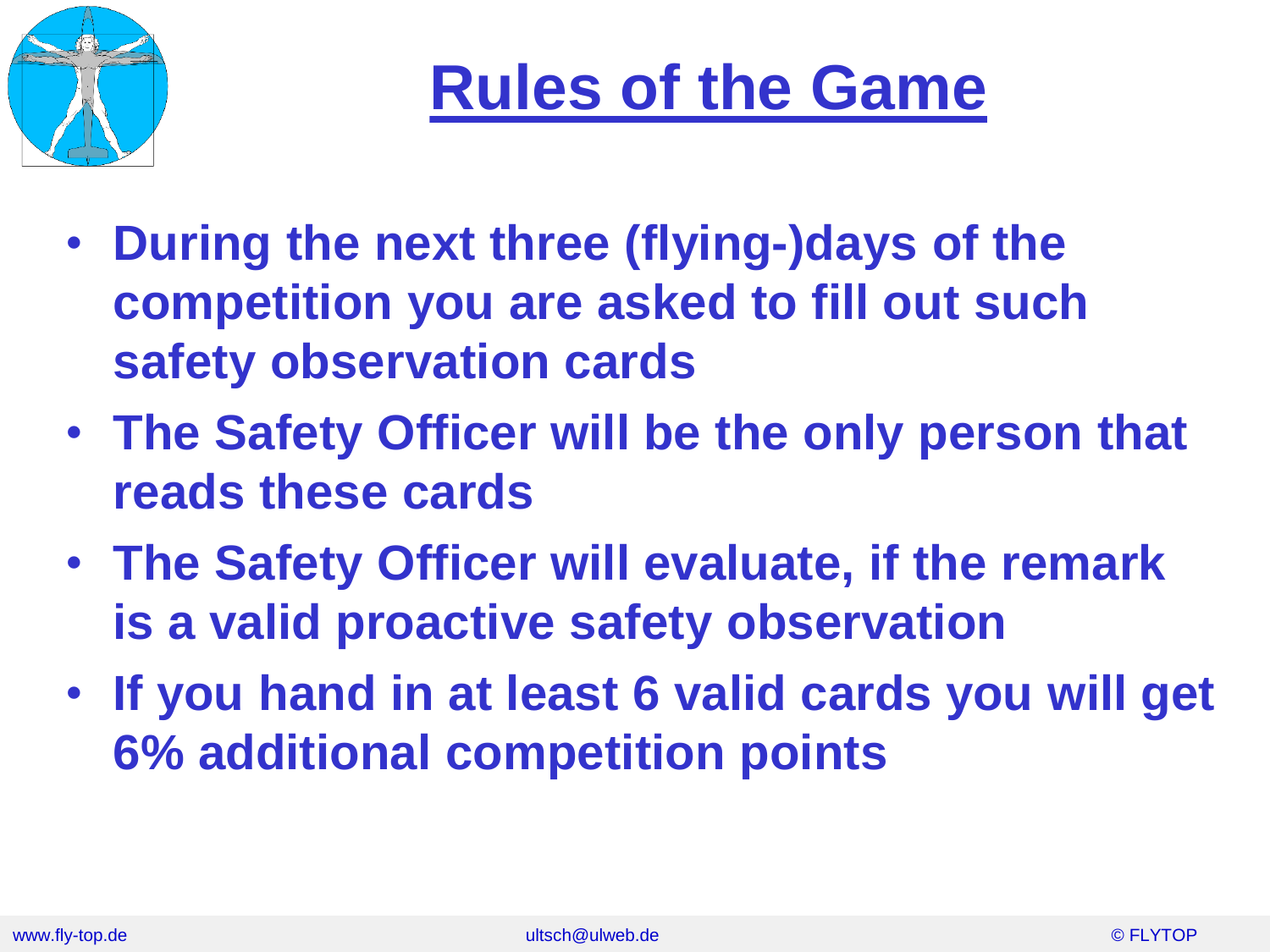

**Valid Proposal**

- **Proposals are valid if they concern a**
- **specific, observable, safety relevant Issue of the competition, which can be effectively influenced by a concrete measure of the competition's organization**
- **Counter example: "Bad weather"**
- **Good example: "tell tow pilot of plane XXX to fly faster during tow"**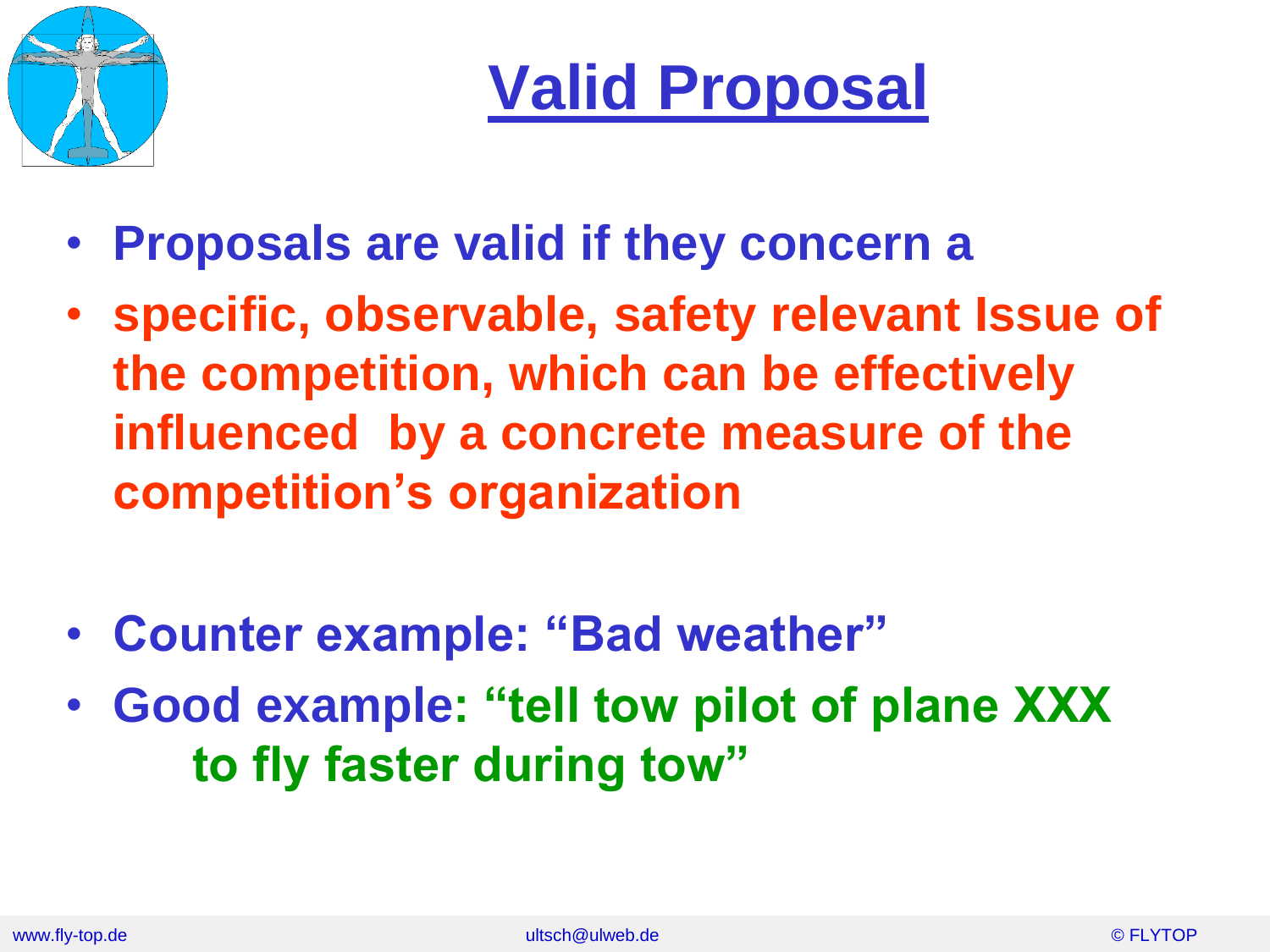

## **Examples of valid proposals:**

- **clearer (visible) separation between start grid, landing filed and taxiways is requested**
- **making the callsign of tow planes readable form the PIC in the glider**
- **definition of a safety frequency**
- **etc ....**
- **For n (typ. 40) competitors the Safety Officer receives at least 3\*n = 120(!) proposals how to improve the safety**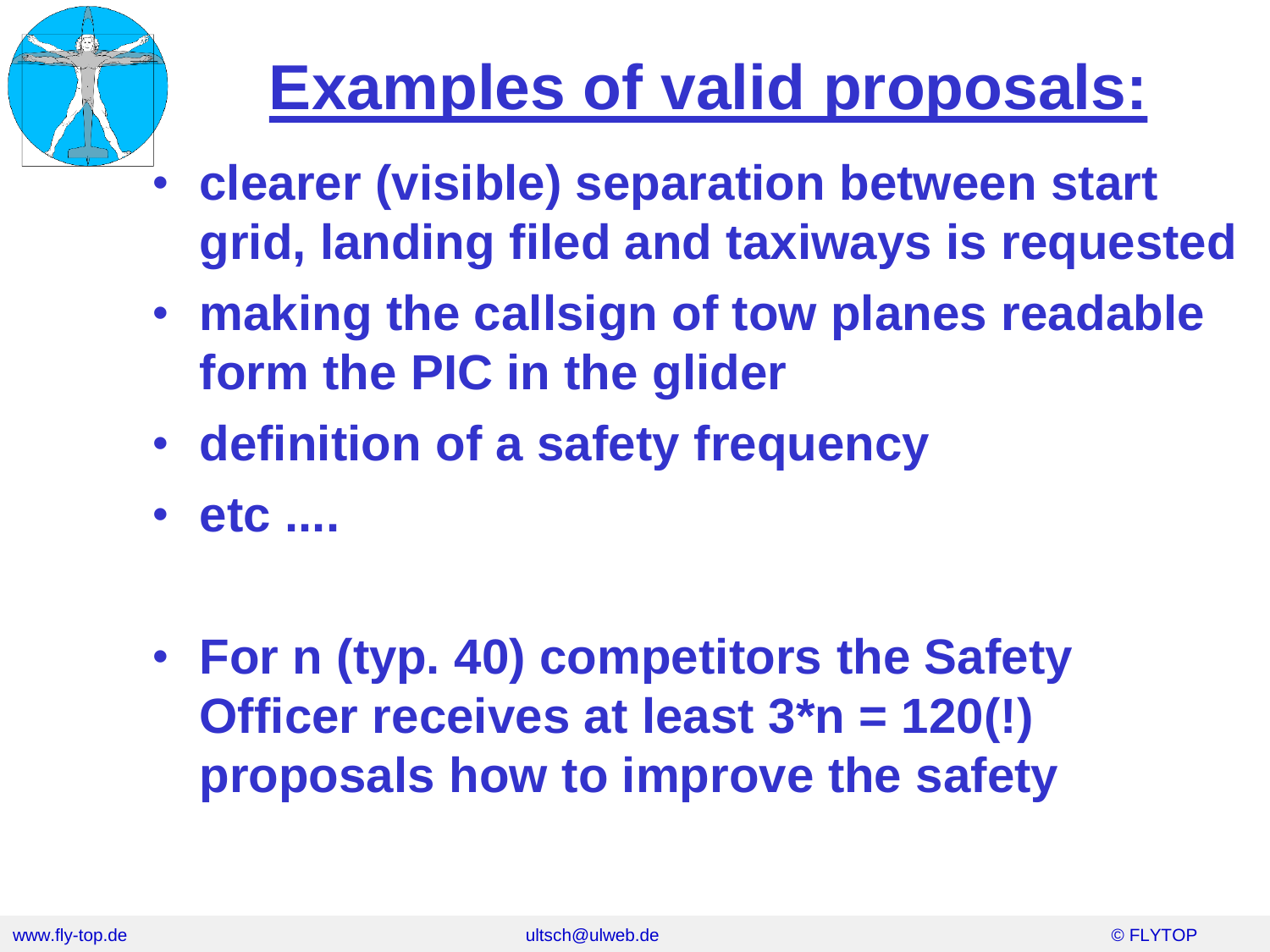

# **Training of the Crews/Teams/Helpers/ Wifes**

- **typically held on the first flying day**
- **Safety Officer explains their role in dynamic flight safety:**

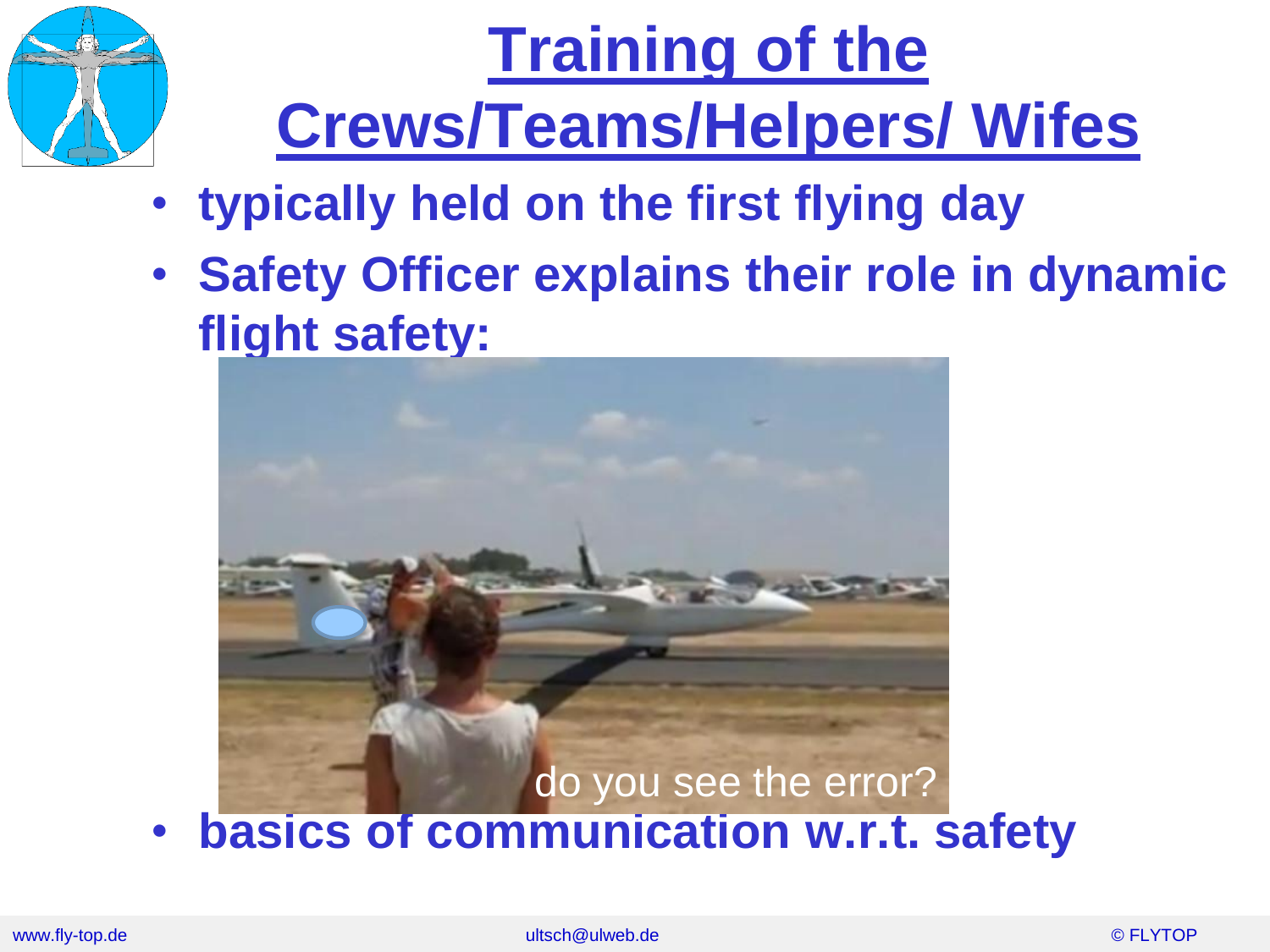

# **Daily Safety Briefing**

- **(very short 5-10 min)**
- **held either by the safety officer or by some selected persons (competitors)**
- **NO: NAME/SHAME/BLAME !**
- **no pleads**
- **report on actions as a result of the safety proposals**
- **concrete proactive measures how to improve the "Safety Culture" of this competition**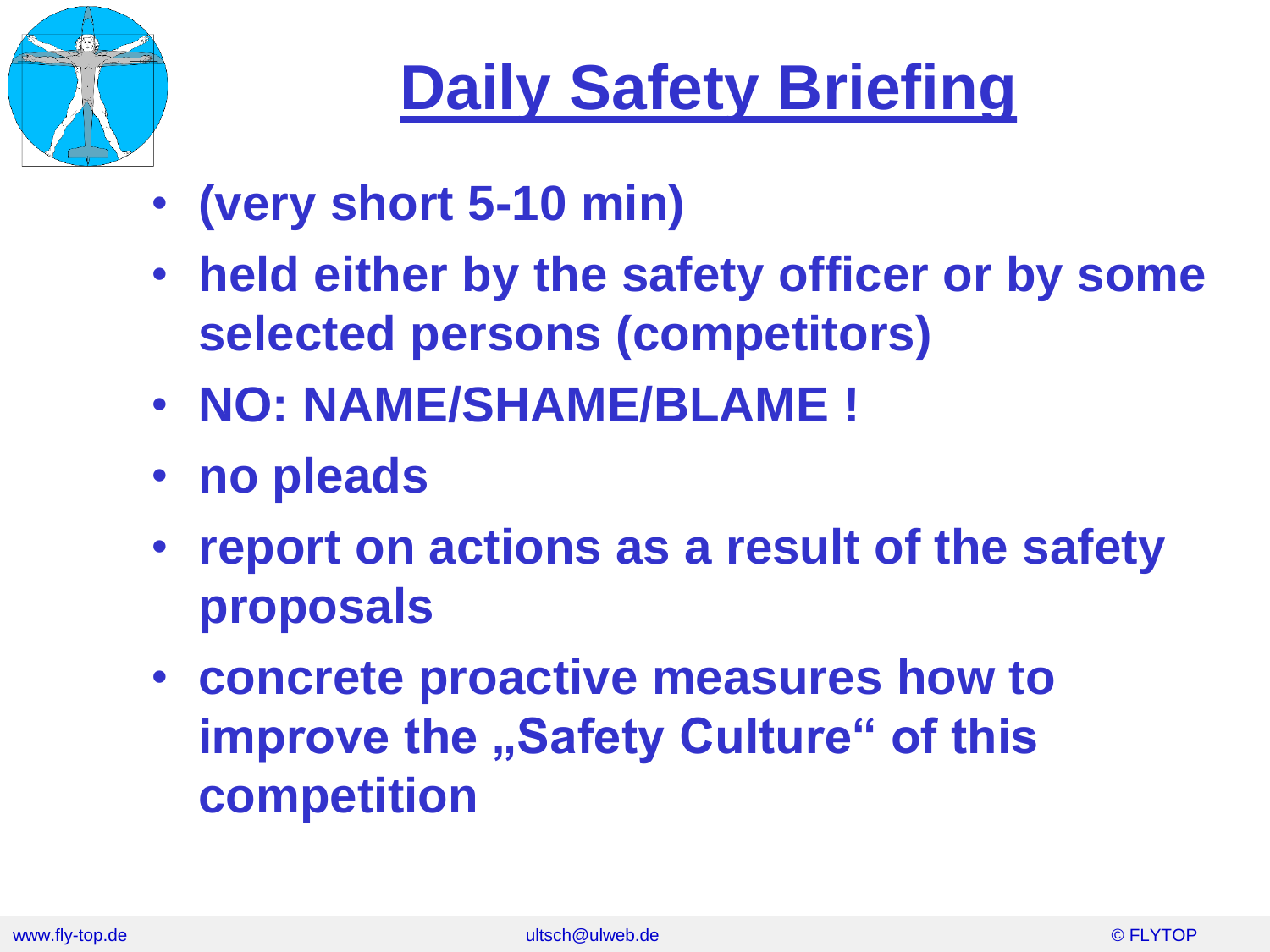

#### **Knowledge and Skill requirements for a Safety Officer**

- **Safety Officer in German Wettbewerbsordnung called: Verantwortlicher für Flugsicherheit resp. "Flugsicherheitsinspektor"**
- **in FLYTOP courses a safety officer must have advanced theoretical and practical knowledge in modern flight safety methods**
- must be able to evaluate a "safety culture of a **system**
- must know how to improve the "safety culture"
- **has advanced knowledge and skills in communication**
- **be a good teacher (good presentations)**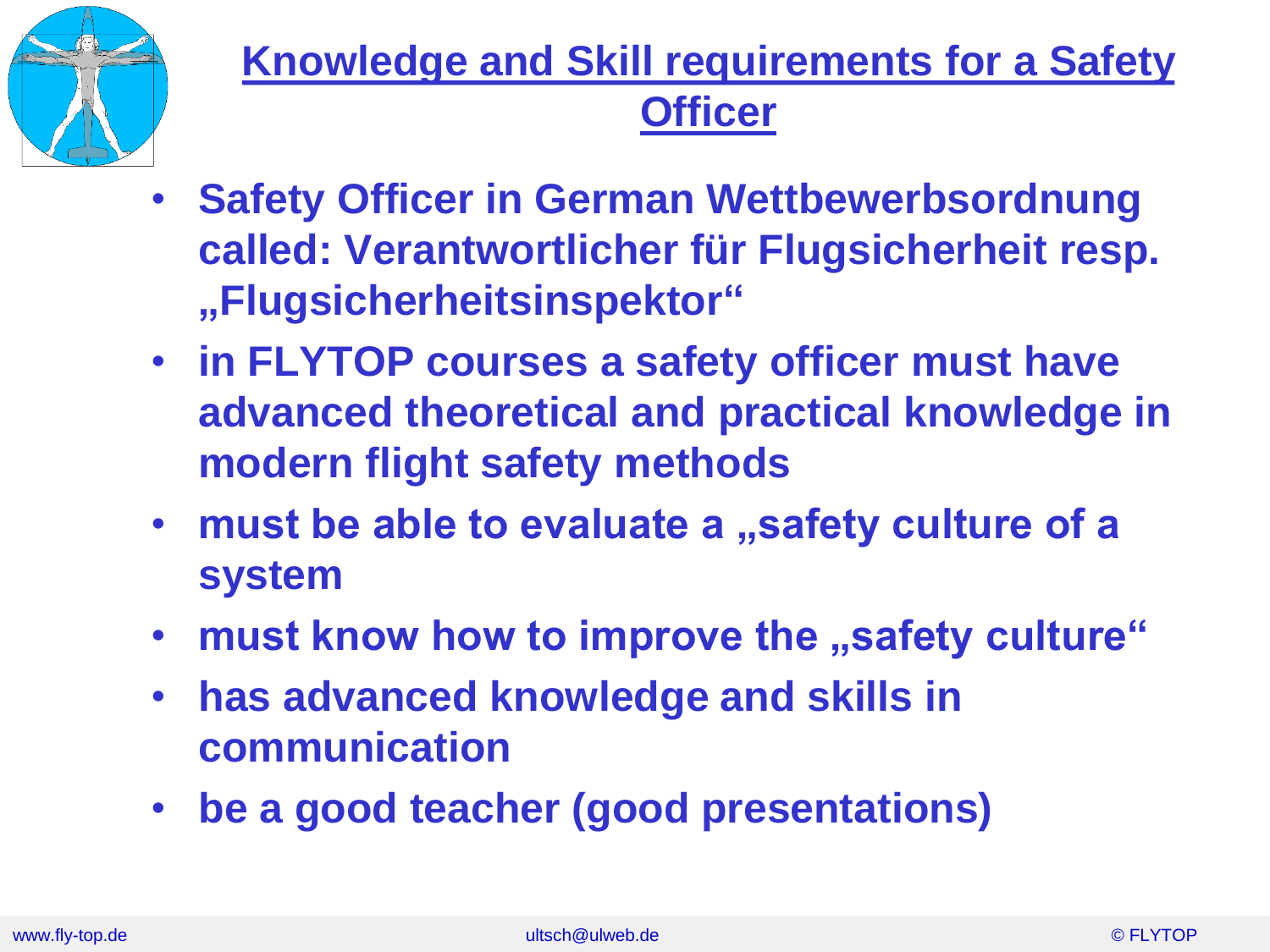

## **Education of a Safety Officer**

- **knowledge of all relevant rules an regulations**
- **knowledge of modern flight safety methods**
- **1 participation in an active cultural change of a gliding club**
- **1 responsible role in an active cultural change of a gliding club**
- knows the organizers & their "culture"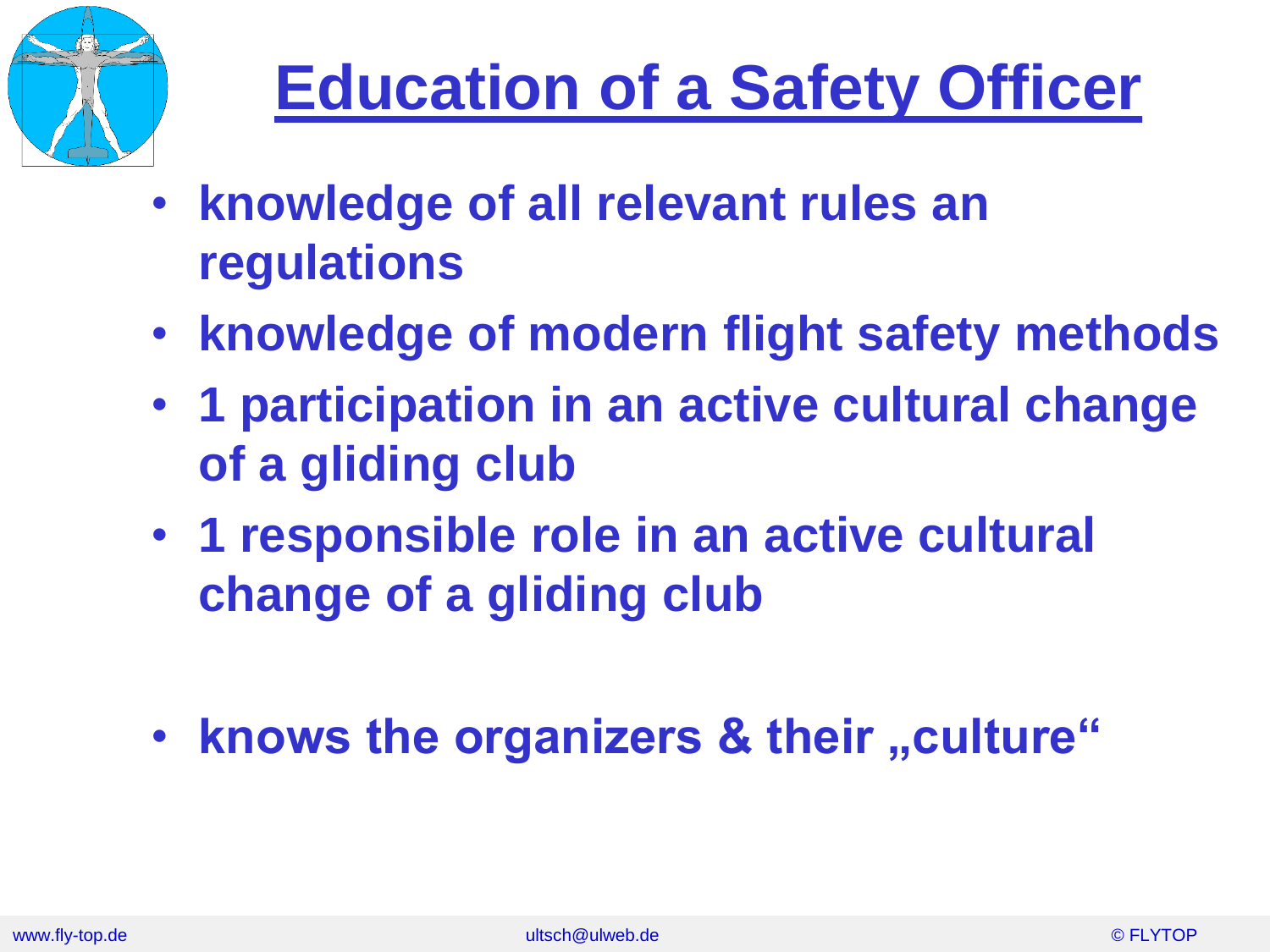

## **Praxis Tests**

- **3 regional competitions implemented the FLYTOP-competition system**
- **Safety was immediately improved when several proposals pointed to a deficit**
- **some proposals could be immediately realized**
- **others were planned for the next competition**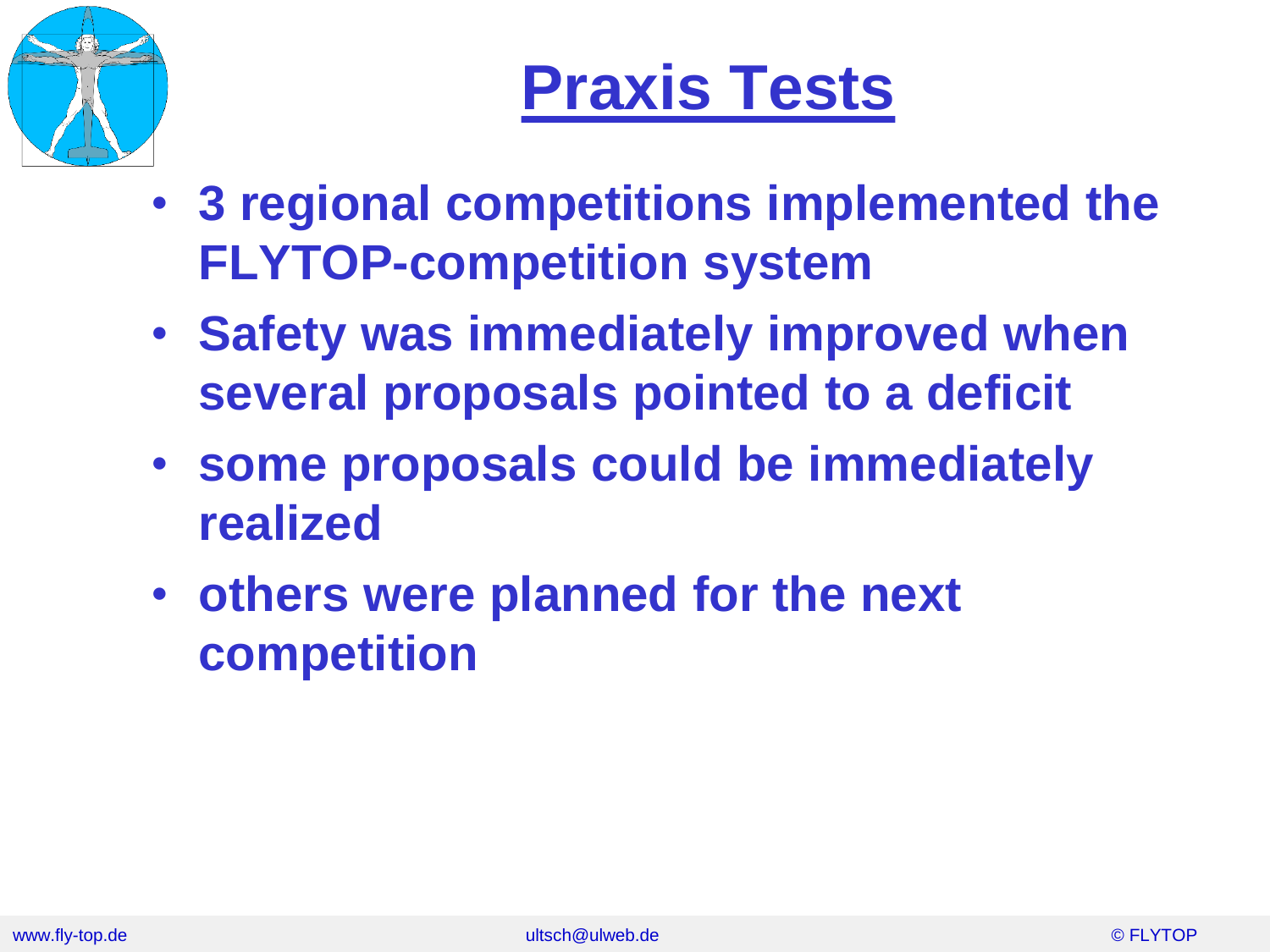

#### **Improvement for the Competitors**

- **6 % for safety was an easy goal for every competitor**
- **final competition scores depended only on gliding performance**
- **it would only have an effect if actively refuse to participate at these safety measures**
- **improving safety by integration of crews/wives/helper into the safety system**
- more than 96% percent of the pilots voted for a **continuation of the FLYTOP competition safety system in future competitions**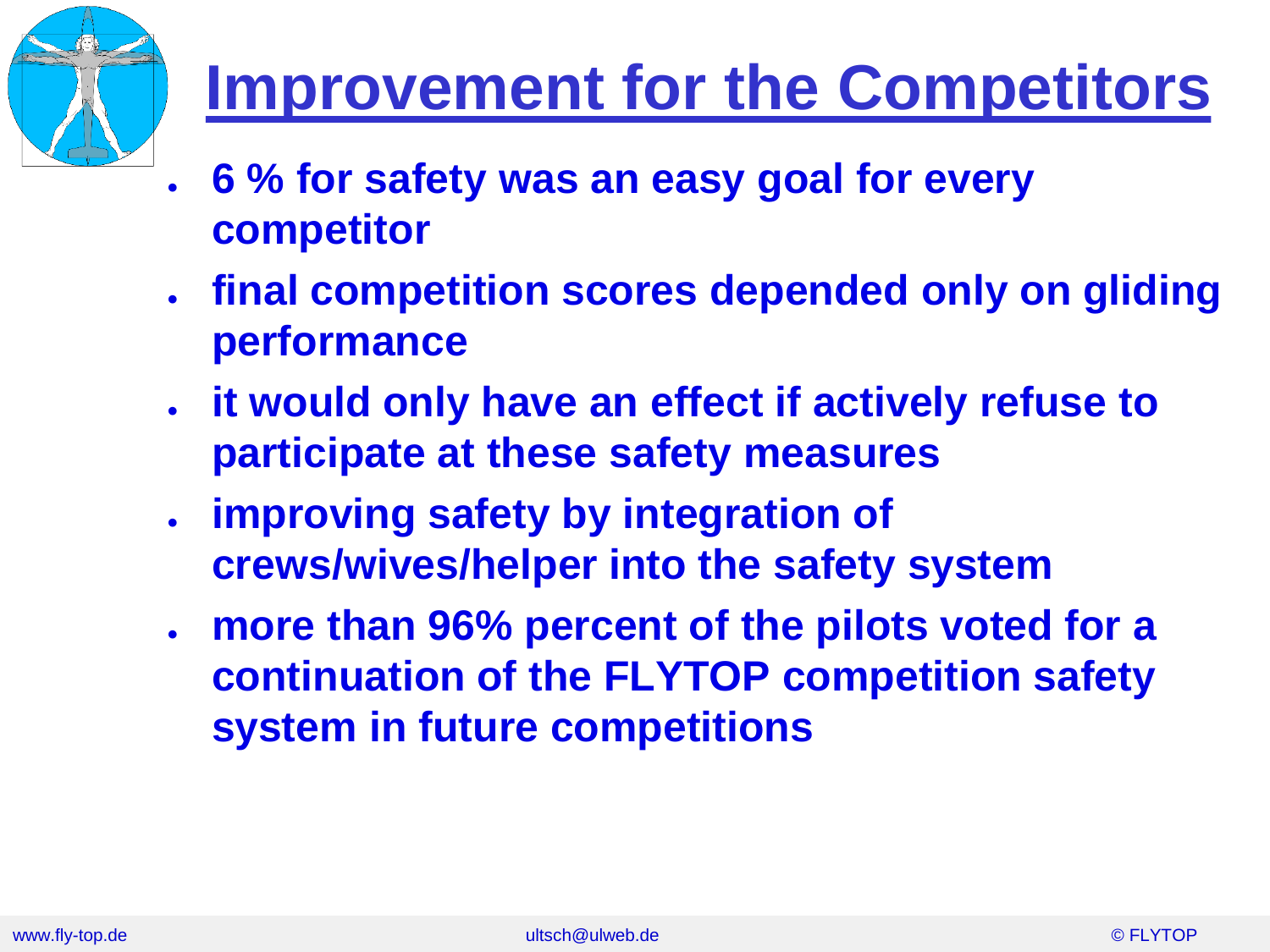

- **Existing Rule bodies (from FAI Code sportive to the German Wettbewerbsordnung) implement a**
- **"Punish misconduct" approach**
- **No requirements for education in modern safety methods for competition organizers and/ or**
- **stewards and/or**
- **safety officers**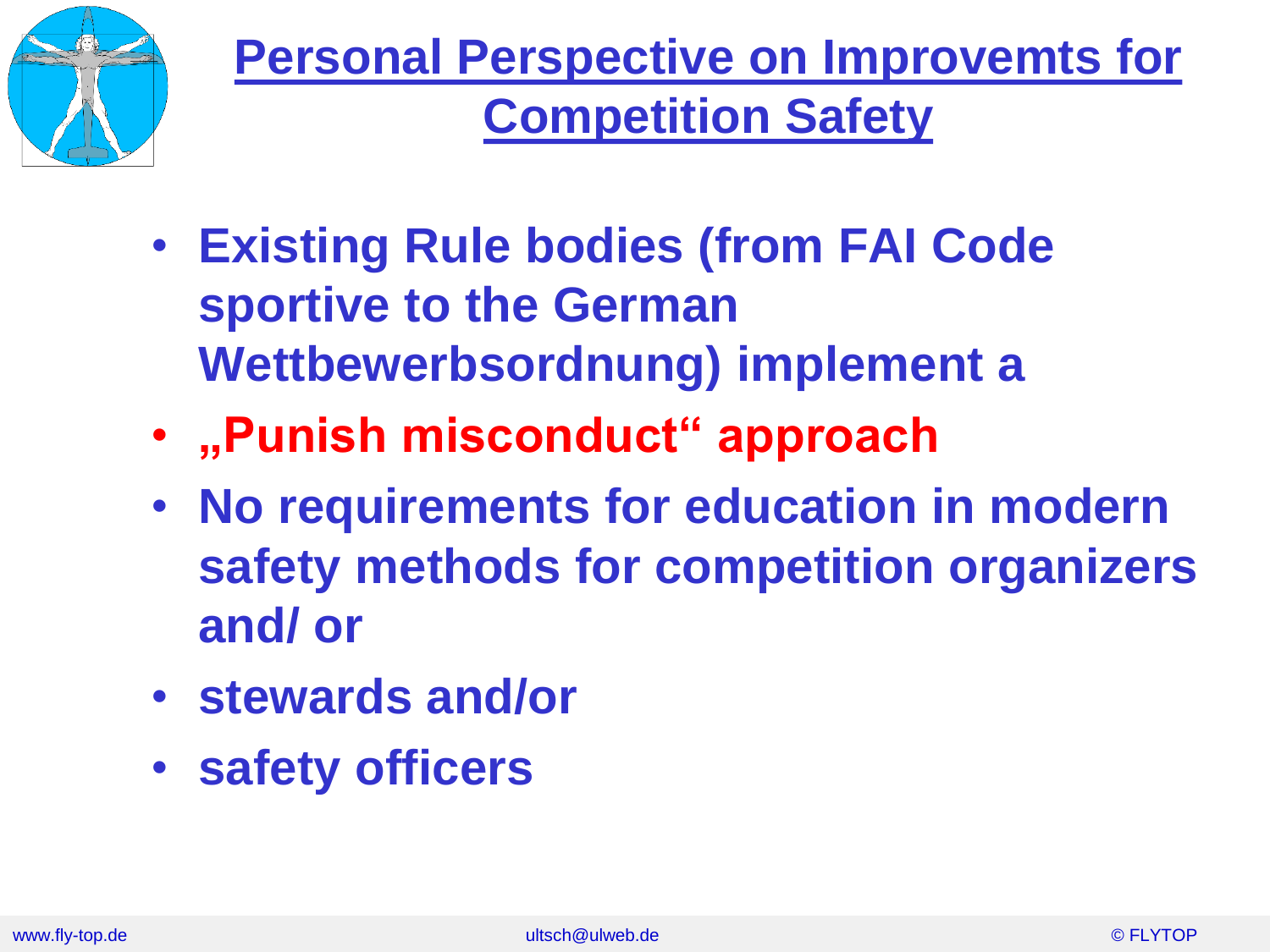

#### **Summary**

- **Safety is more than** 
	- punishing misconduct
	- adherence to rules (SOP) and
	- be cautious
- **Safety methods must be learned and can be taught**
- **time requirements for education in safety:**
	- 1 day training for competition organizers
	- less than 1 h per pilot
	- ca 2 h per crew
- **Important: education of skilled Safety Officers**